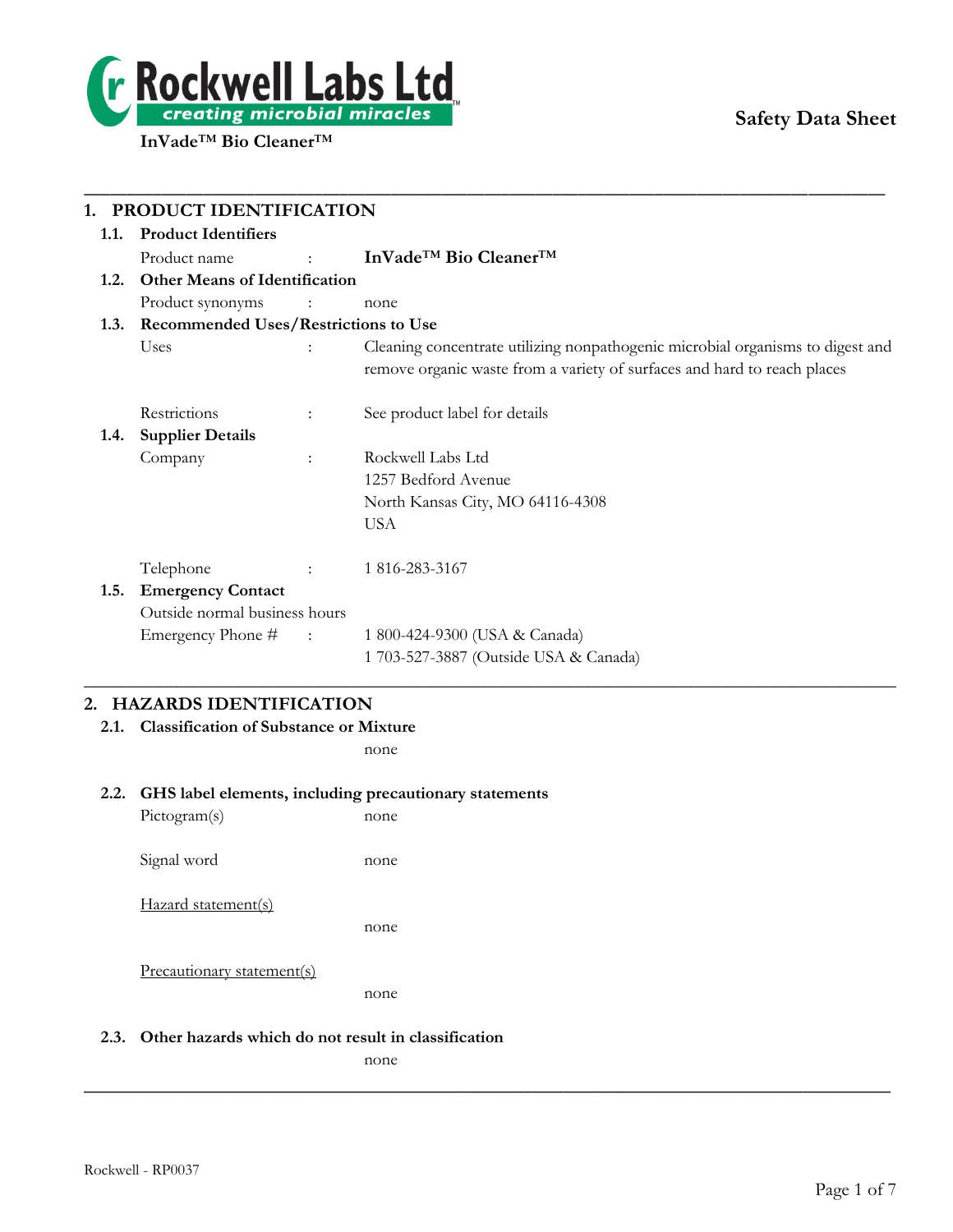

# **3. COMPOSITION/INFORMATION ON INGREDIENTS**

## **3.1. Substances**

Not applicable

# **3.2. Mixtures**

Hazardous component(s) or components of note:

| Chemical Identity                              | Contains $(\% w/w)$ | CAS-No. | Hazard Classification |  |
|------------------------------------------------|---------------------|---------|-----------------------|--|
| Nonpathogenic bacillus $>1$ million cfu/gallon |                     | -----   | none                  |  |
| bacteria                                       |                     |         |                       |  |
|                                                |                     |         |                       |  |

# **4. FIRST AID MEASURES**

# **4.1. Description of first aid measures**

# **General advice**

Consult a physician or poison control center. Provide this safety data sheet to medical personnel. Move out of hazardous areas.

## **If inhaled**

Move person to fresh air. If person is not breathing, call 911 or an ambulance, then give artificial respiration, preferably mouth to mouth if possible. Call a poison control center or doctor for further treatment advice.

## **In case of skin contact**

Take off contaminated clothing. Rinse skin immediately with plenty of water for 15-20 minutes. Call a poison control center or doctor for treatment advice.

## **In case of eye contact**

Hold eye open and rinse slowly and gently with water for 15-20 minutes. Remove contact lenses, if present, after the first 5 minutes, then continue rinsing eye. Call a poison control center or doctor for treatment advice.

# **If swallowed**

Call a poison control center or doctor for treatment advice. Have person sip a glass of water if able to swallow. Do not induce vomiting unless told to do so by a poison control center or doctor. Do not give anything by mouth to an unconscious person.

#### **4.2. Most important symptoms and effects, both acute and delayed** None known

# **4.3. Indication of any immediate medical attention and special treatment needed, if necessary** None known

# **5. FIRE FIGHTING MEASURES**

**5.1. Extinguishing media** Suitable extinguishing media: use water spray, alcohol-resistant foam, dry chemical or carbon dioxide.

 $\_$  , and the set of the set of the set of the set of the set of the set of the set of the set of the set of the set of the set of the set of the set of the set of the set of the set of the set of the set of the set of th

**5.2. Specific hazards arising from the chemical** Oxides of carbon, nitrogen, and sulfur.

## **5.3. Special protective equipment and precautions for fire fighters** Wear self contained breathing apparatus for firefighting if deemed necessary. Additional information: none.

# **5.4. Further information**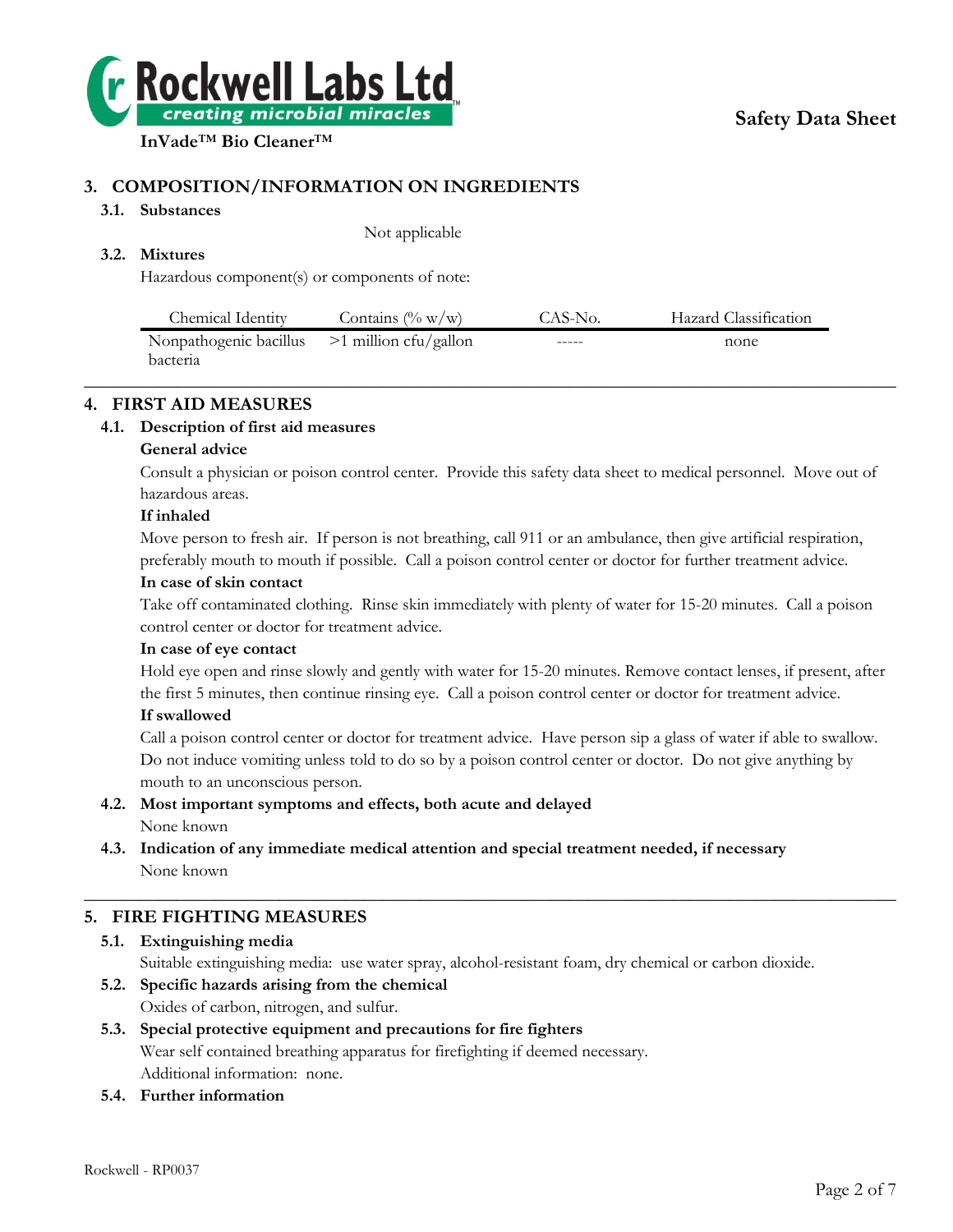

No data available

# **6. ACCIDENTAL RELEASE MEASURES**

#### **6.1. Personal precautions, protective equipment and emergency procedures** Avoid contact with spilled product and contaminated surfaces. Evacuate personnel to safe areas during

emergencies. For safe handling instructions see section 7. For proper PPE see section 8.

# **6.2. Environmental precautions**

Prevent further leakage or spillage if safe to do so.

## **6.3. Methods and materials for containment and cleaning up**

Wipe up any spilled material and dispose of according to instructions in section 13. Wash contaminated surfaces with soap and water. If required, clean surface with bleach or quaternary ammonia disinfectant.

# **7. HANDLING AND STORAGE**

# **7.1. Precautions for safe handling**

Handle in accordance with good industrial hygiene practices. For additional precautions see section 2.2

 $\_$  , and the set of the set of the set of the set of the set of the set of the set of the set of the set of the set of the set of the set of the set of the set of the set of the set of the set of the set of the set of th

 $\_$  , and the set of the set of the set of the set of the set of the set of the set of the set of the set of the set of the set of the set of the set of the set of the set of the set of the set of the set of the set of th

**7.2. Conditions for safe storage, including any incompatibilities**

Store in a cool dry place. Store in original container. Do not store where children or animals may gain access.  $\_$  , and the set of the set of the set of the set of the set of the set of the set of the set of the set of the set of the set of the set of the set of the set of the set of the set of the set of the set of the set of th

# **8. EXPOSURE CONTROLS/PERSONAL PROTECTION**

## **8.1. Control parameters**

Components with workplace parameters

| $\sim$<br>_____ | ~<br>NO.<br>$\sim$ $\sim$ |        | $-0.480$ | $\sim$<br>--- - |
|-----------------|---------------------------|--------|----------|-----------------|
| none            |                           |        |          |                 |
|                 | ------                    | ------ | ------   | ------          |
|                 |                           |        |          |                 |

## **8.2. Appropriate engineering controls**

Ensure relevant engineering controls are employed to prevent exceeding threshold values for the listed control parameters in section 8.1.

## **8.3. Individual protection measures, such as personal protective equipment**

In normal use and handling conditions refer to the product label for required PPE. In all other cases the following recommendations would apply.

## **Eye/face protection**

Safety glasses or other similar eye protection conforming to ANSI Z87.1 standards recommended when handling product.

## **Skin protection**

Chemical resistant nitrile rubber or similarly compatible gloves recommended when handling product. Dispose of contaminated gloves after use in accordance with applicable local and state regulations. Wash exposed skin with soap and water immediately. Wash all contaminated clothing prior to reuse.

 $\_$  , and the set of the set of the set of the set of the set of the set of the set of the set of the set of the set of the set of the set of the set of the set of the set of the set of the set of the set of the set of th

#### **Respiratory protection**

Not required under normal use conditions.

#### **Thermal hazards**

None known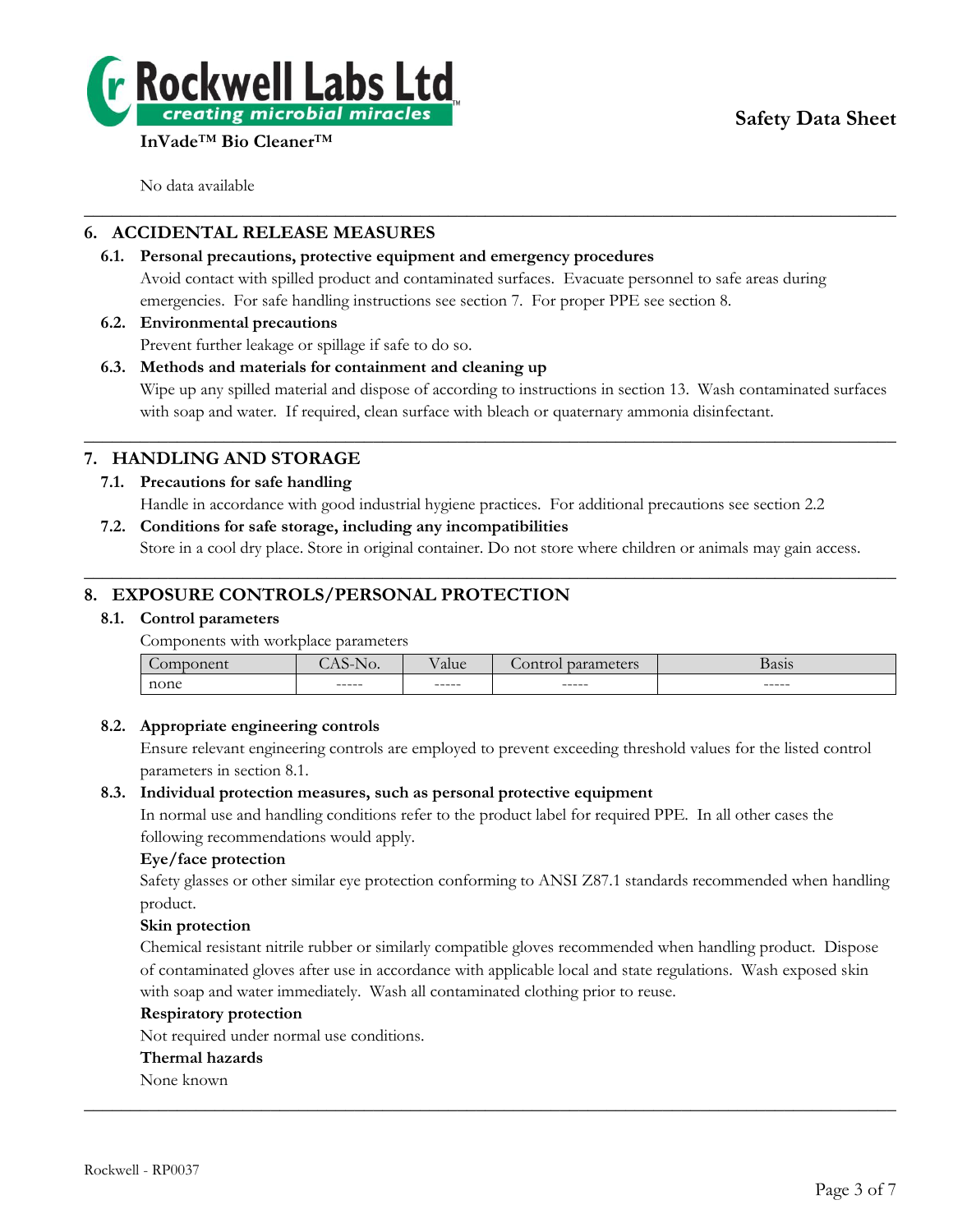

# **9. PHYSICAL AND CHEMICAL PROPERTIES**

## **9.1. Information on basic physical and chemical properties**

|      | Appearance;                                      | Orange liquid            |
|------|--------------------------------------------------|--------------------------|
|      | Odor;                                            | Citrus                   |
|      | Odor threshold;                                  | No data available        |
|      | pH;                                              | $6.0 - 7.0$ (25 °C)      |
|      | Melting point/freezing point;                    | No data available        |
|      | Initial boiling point and boiling<br>range;      | No data available        |
|      | Flash point;                                     | $> 200$ °F (93 °C)       |
|      | Evaporation rate;                                | No data available        |
|      | Flammability (solid, gas);                       | No data available        |
|      | Upper/lower flammability or<br>explosive limits; | No data available        |
|      | Vapor pressure;                                  | No data available        |
|      | Vapor density;                                   | No data available        |
|      | Relative density;                                | $0.99$ g/ml              |
|      | Solubility;                                      | Soluble in water         |
|      | Partition coefficient: n-<br>octanol/water;      | No data available        |
|      | Auto-ignition temperature;                       | No data available        |
|      | Decomposition temperature;                       | No data available        |
|      | Kinematic Viscosity;                             | Similar to that of water |
| 9.2. | <b>Additional Information</b>                    |                          |

 $\_$  , and the set of the set of the set of the set of the set of the set of the set of the set of the set of the set of the set of the set of the set of the set of the set of the set of the set of the set of the set of th

No data available

# **10. STABILITY AND REACTIVITY**

| 10.1. Reactivity                             |
|----------------------------------------------|
| No data available                            |
| 10.2. Chemical stability                     |
| Stable under recommended storage conditions. |
| 10.3. Possibility of hazardous reactions     |
| No data available                            |

# **10.4. Conditions to avoid** Exposure to excessive heat.

**10.5. Incompatible materials**

# **Safety Data Sheet**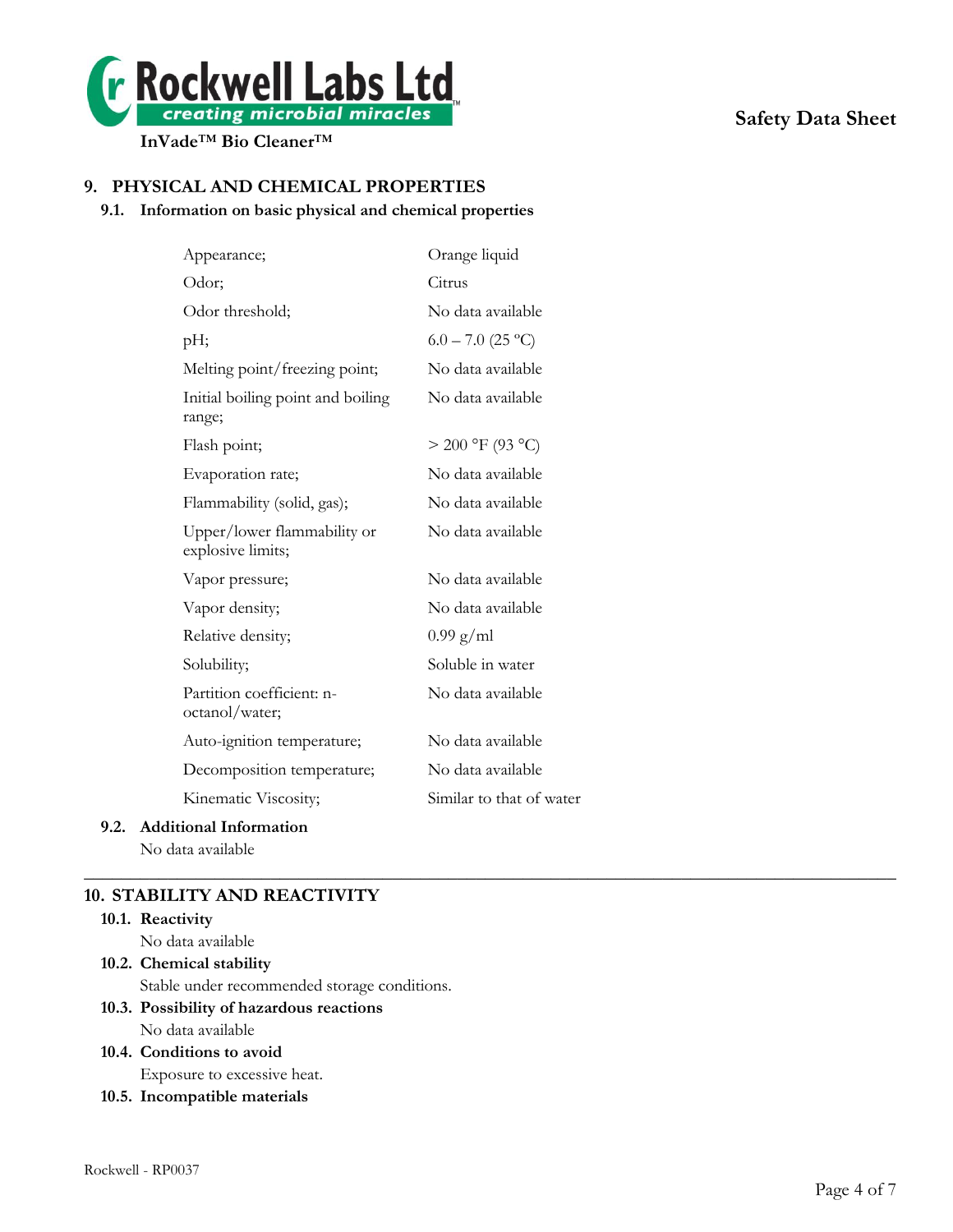

# **Safety Data Sheet**

# **InVade**™ **Bio Cleaner**™

Strong oxidizing agents. Strong reducing agents. Disinfecting agents.

## **10.6. Hazardous decomposition products**

Other decomposition products – no data available In the event of a fire: see section 5

# **11. TOXICOLOGICAL INFORMATION**

#### **11.1. Information on toxicological effects**

#### **Acute Toxicity**

LD50 Oral –  $\text{Rat}$  –  $>$  5000 mg/kg

LD50 Dermal –  $\text{Rat}$  –  $>$  5000 mg/kg

LD50 Inhalation – no data available

**Skin corrosion/irritation**

Not a skin irritant

#### **Serious eye damage/irritation**

Not an eye irritant

#### **Respiratory or skin sensitization**

Not a known sensitizer

#### **Germ cell mutagenicity**

Not a known mutagen

#### **Carcinogenicity**

| IARC: | No component of this product presents at levels greater than or equal to $0.1\%$ is identified as |
|-------|---------------------------------------------------------------------------------------------------|
|       | probable, possible or confirmed human carcinogen by IARC.                                         |
| ACGIH | No component of this product presents at levels greater than or equal to $0.1\%$ is identified as |

 $\_$  , and the set of the set of the set of the set of the set of the set of the set of the set of the set of the set of the set of the set of the set of the set of the set of the set of the set of the set of the set of th

- ACGIH: No component of this product presents at levels greater than or equal to 0.1% is identified as probable, possible or confirmed human carcinogen by ACGIH.
- NTP: No component of this product presents at levels greater than or equal to 0.1% is identified as probable, possible or confirmed human carcinogen by NTP.
- OSHA: No component of this product presents at levels greater than or equal to 0.1% is identified as probable, possible or confirmed human carcinogen by OSHA.

 $\_$  , and the set of the set of the set of the set of the set of the set of the set of the set of the set of the set of the set of the set of the set of the set of the set of the set of the set of the set of the set of th

## **Reproductive toxicity**

Not a known reproductive toxicant

**Specific target organ toxicity – single exposure**

No data available

**Specific target organ toxicity – repeated exposure**

No data available

**Aspiration hazard**

No data available

**11.2. Other information**

No data available

# **12. ECOLOGICAL INFORMATION**

## **12.1. Toxicity**

Toxicity to fish no data available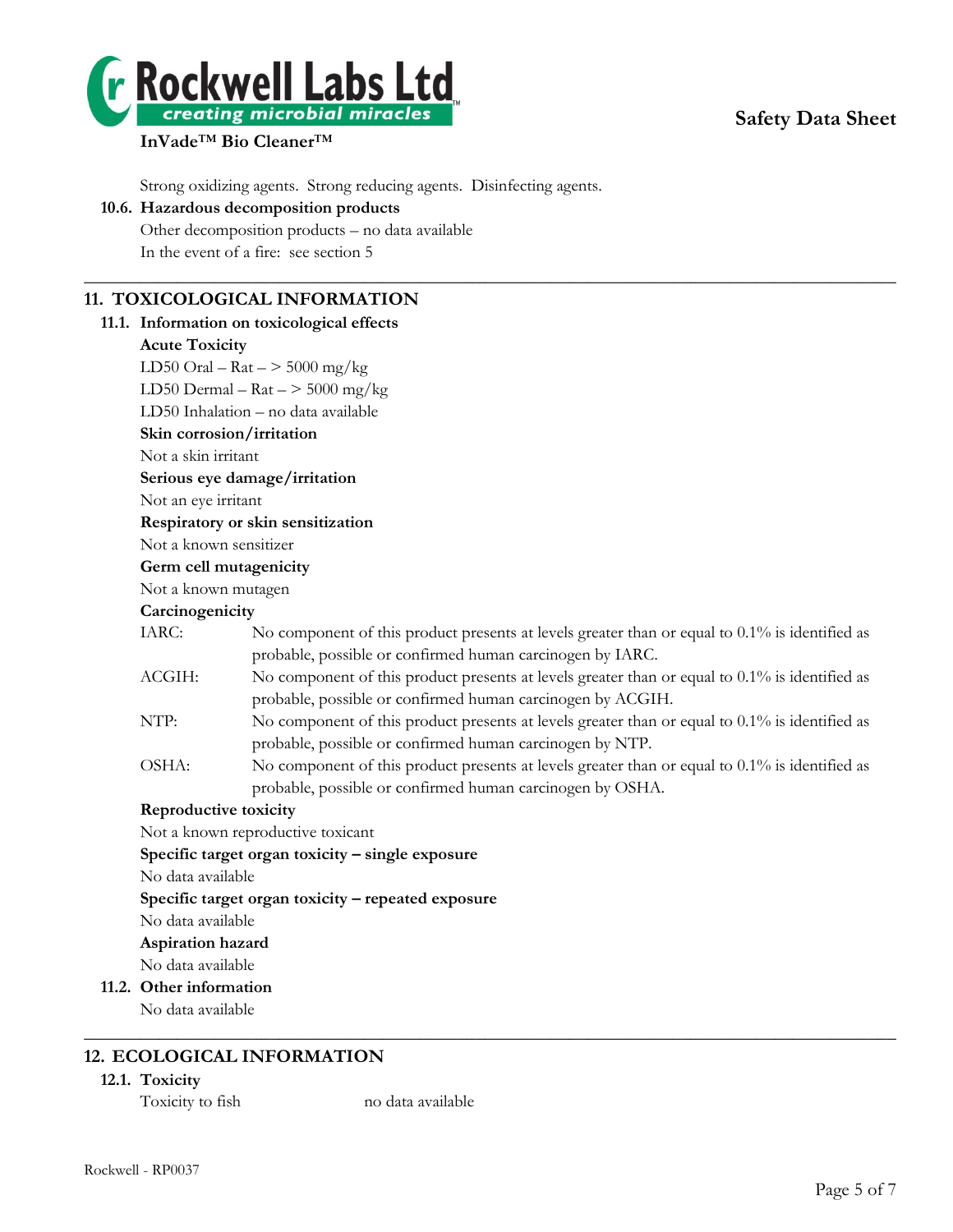# **Safety Data Sheet**



# **InVade**™ **Bio Cleaner**™

Toxicity to daphnia no data available and other aquatic invertebrates **12.2. Persistence and degradability** No data available

- **12.3. Bioaccumulative potential** No data available
- **12.4. Mobility in soil** No data available
- **12.5. Other adverse effects**

No data available

# **13. DISPOSAL CONSIDERATIONS**

# **13.1. Disposal Methods.**

The best disposal method is to use the entire quantity per label directions. If it is necessary to dispose of unused material then follow the label instructions and relevant local, state and federal waste disposal guidelines. Product Disposal:

 $\_$  , and the set of the set of the set of the set of the set of the set of the set of the set of the set of the set of the set of the set of the set of the set of the set of the set of the set of the set of the set of th

Do not contaminate water, food or feed by storage or disposal.

Packaging Disposal:

If empty: Place in trash or offer for recycling if available. If partly filled: Call your local solid waste agency or 1- 800-CLEANUP which is managed as a public-private partnership.

 $\_$  , and the set of the set of the set of the set of the set of the set of the set of the set of the set of the set of the set of the set of the set of the set of the set of the set of the set of the set of the set of th

See section 8 for proper PPE and precautionary handling measures.

# **14. TRANSPORT INFORMATION**

## **DOT**

Not dangerous goods **IMDG** Not dangerous goods **IATA** Not dangerous goods

# **15. REGULATORY INFORMATION**

## **SARA 302 Components**

No chemicals in this material are subject to the reporting requirements of SARA Title III, Section 302.

\_\_\_\_\_\_\_\_\_\_\_\_\_\_\_\_\_\_\_\_\_\_\_\_\_\_\_\_\_\_\_\_\_\_\_\_\_\_\_\_\_\_\_\_\_\_\_\_\_\_\_\_\_\_\_\_\_\_\_\_\_\_\_\_\_\_\_\_\_\_\_\_\_\_\_\_\_\_\_\_\_\_\_\_\_\_\_\_\_\_\_\_\_\_

# **SARA 313 Components**

This material does not contain any chemical components with known CAS numbers that exceed the threshold (De Minimis) reporting levels established by SARA Title III, Section 313.

## **SARA 311/312 Hazards**

None

## **California Proposition 65 Components**

This product does not contain any chemicals known to the state of California to cause cancer, birth defects, or reproductive harm.